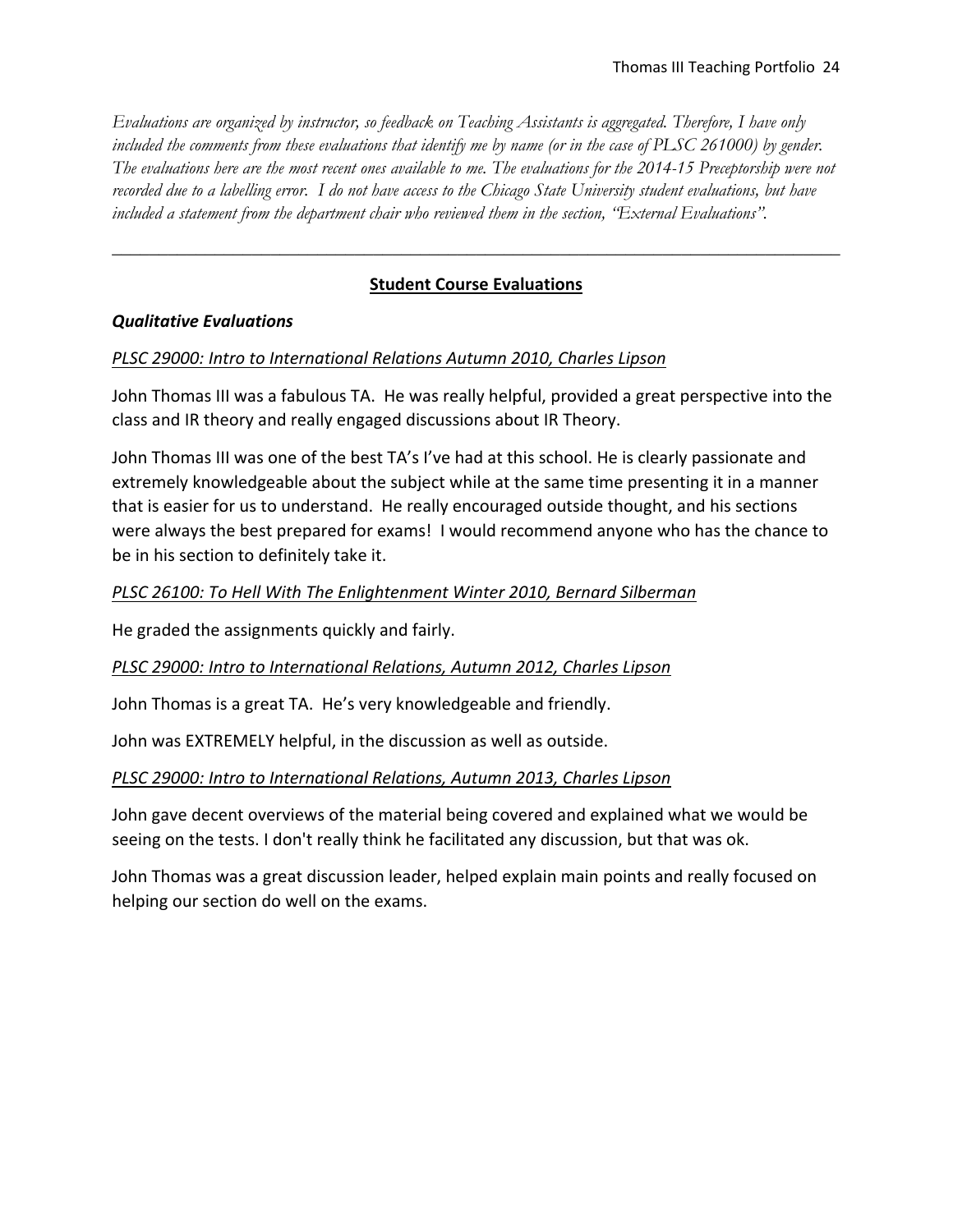*The first external evaluation is my reflection on the analysis by two professional teaching consultants from Chicago Center of Teaching. The second is a letter from my immediate supervisor during my tenure at Chicago State University who observed my classes on several occasions.* 

# **External Evaluations**

\_\_\_\_\_\_\_\_\_\_\_\_\_\_\_\_\_\_\_\_\_\_\_\_\_\_\_\_\_\_\_\_\_\_\_\_\_\_\_\_\_\_\_\_\_\_\_\_\_\_\_\_\_\_\_\_\_\_\_\_\_\_\_\_\_\_\_\_\_\_\_\_\_\_\_\_\_\_

# **Individual Teaching Consultation for Public Policy 29800: BA Seminar**

### **Date: November 29, 2014**

### **Consultants: James Nemiroff and Borja Sotomayor**

### *Background*

I participated in an Individual Teaching Consultation by representatives from the Chicago Center for Teaching (CCT) to receive feedback on my teaching practices as part of the CCT College Teaching Certificate Program. Two teaching consultants from the CCT observed and recorded 80 minutes of my 180-minute seminar, Public Policy 29800. The course met weekly and was designed to guide undergraduate students in formulating and executing their year‐long senior thesis projects. Afterward, the consultants met with me and provided detailed feedback.

# *Observations*

The consultants informed me that one of the strengths of my teaching was my ability to conduct the class in an approachable and engaging manner and making the comments and discussion relevant and accessible to the wide variety of majors that were present. However, consultants were concerned with the room's bowl-shaped structure and how it did not foster intimacy for working groups because the fixed seating made it impossible for students to sit closely together.

# *Suggestions*

The consultants offered suggestions for teaching development, such as developing lesson plans for the day and creating specific prompts and tasks before the discussion to help prepare the students to contribute to class discussion. They also recommended using the "Think, Pair, Share" technique to help facilitate discussion.

Because each of the seminars were 180 minutes, they suggested that I needed to share the outline of that day's class at the beginning of each session and use the last five minutes of the session to reiterate and summarize the objectives and goals. I was also advised to frequently change the pace of activities and incorporate visuals and different activities.

They also recommended that I regroup the students by similar topics for the discussion groups as opposed to having students informally create groups based on the persons seated in their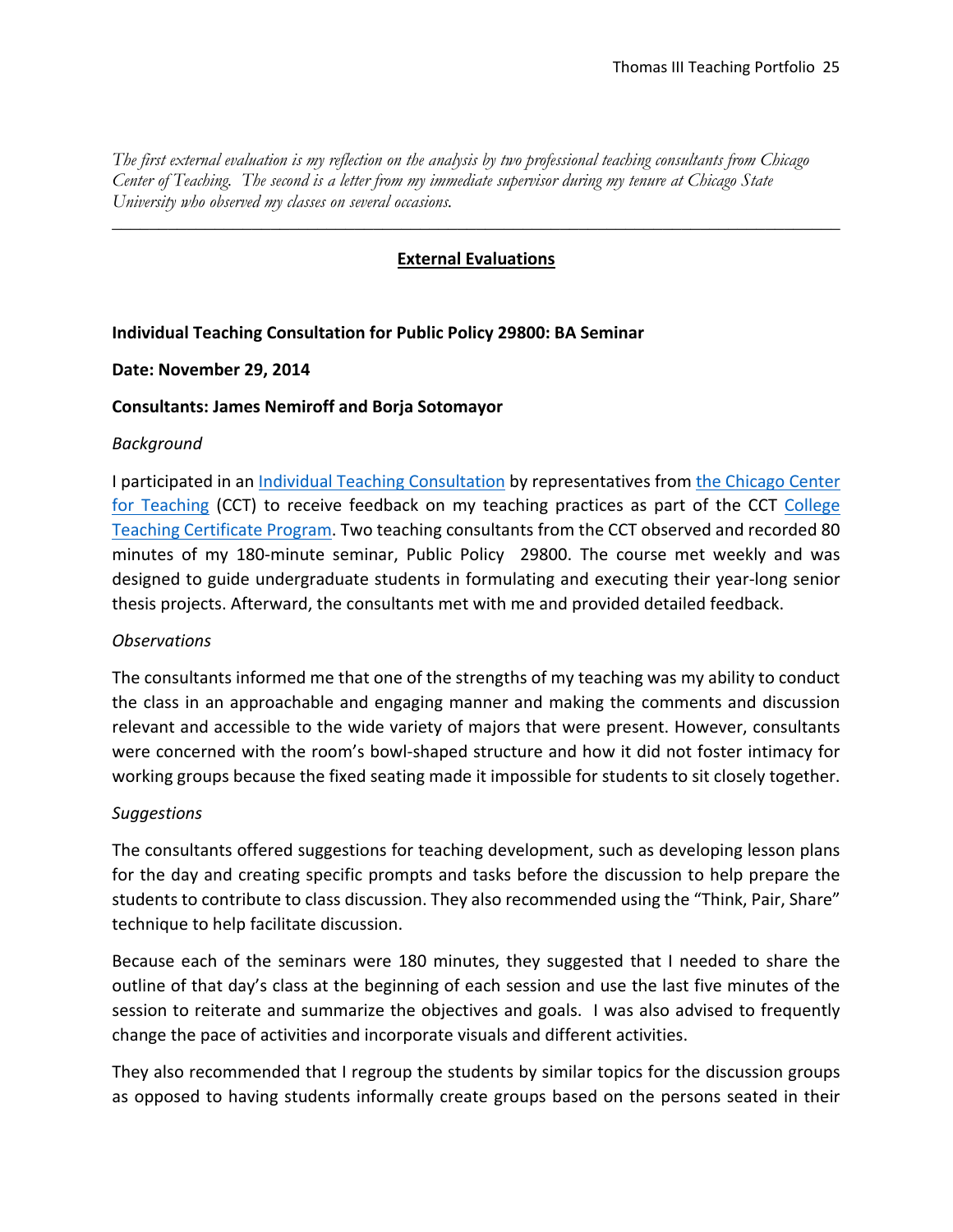proximity. They also suggested that I could use part of the 180‐minute seminar to meet one‐on‐ one with students, similar to the format of holding office hours.

Lastly, the teaching consultants noted that even though the syllabus was somewhat fixed, having been constructed by the Public Policy Program, that I should still attempt to make it my own by adding the techniques to facilitate discussion and reviewing the readings to see if they were applicable to the students I was teaching and reviewing the language used.

# *Adaptations*

After the teaching consultation, I began creating outlines for each class and structured the time to allow for a summary at the end. I tried the in‐class office hours, which were helpful, given that some students were athletes and had scheduling difficulties, which prevented them from attending my regular office hours.

# *Reflection*

Overall, this experience was valuable to my teaching development because I was able watch video footage of my lecture style as well as have a different pair of eyes alert me to the classroom dynamics that I was not able to see. I learned that my engaging lecture style is helpful and that to maintain the attention of students in a long lecture class using a clear and visible structure is helpful. I also learned that I speak quickly and need to monitor my rhythm of speech constantly. Some of the practices that I continue to use in my teaching today include posting the session's schedule at the beginning of the slide presentation or writing it on the board; periodically reviewing syllabi for language and relevancy, and incorporating the discussion facilitation techniques into the lecture sessions.